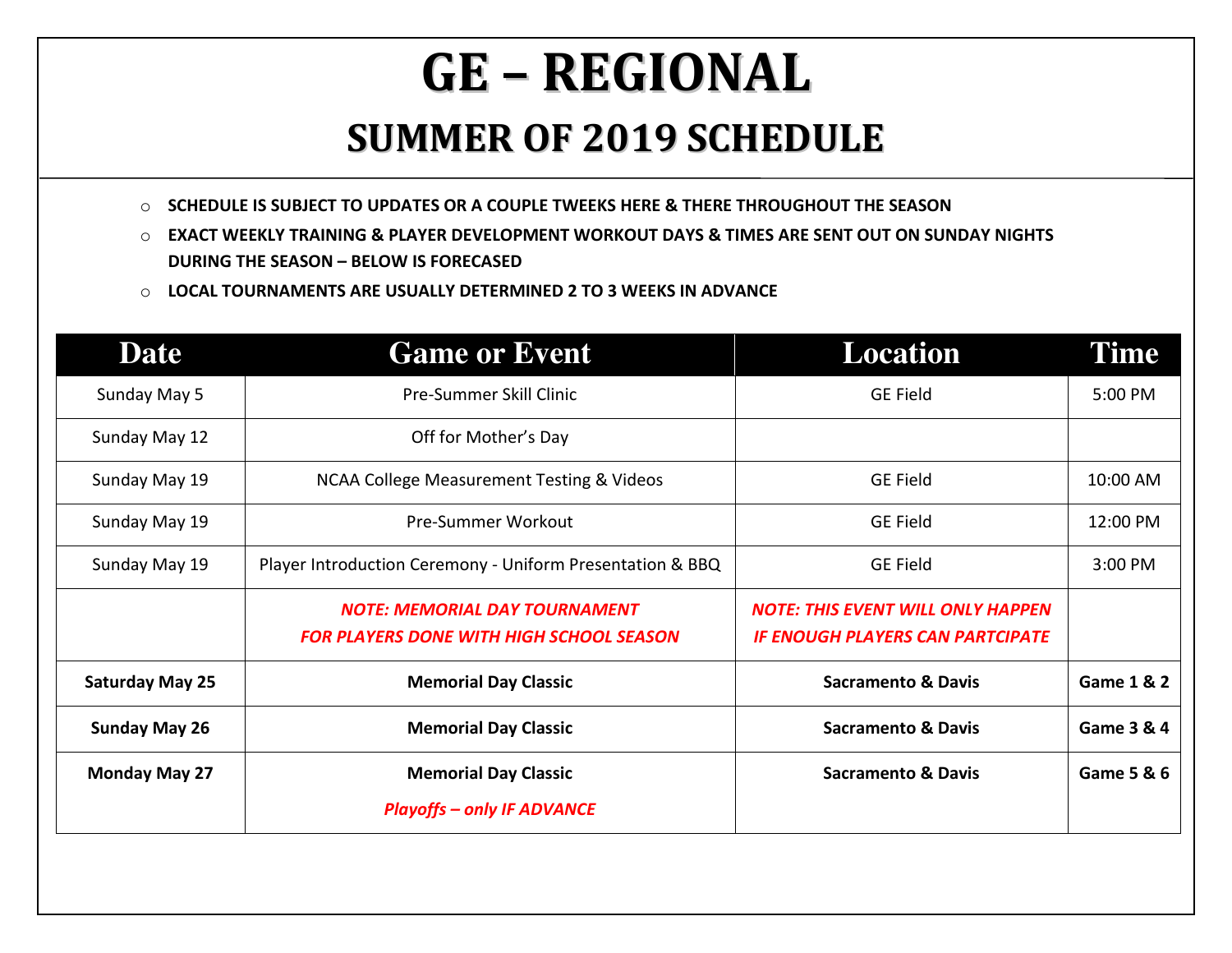| Tuesday May 28          | Optional - Training & Player Development Workout | <b>GE Field</b>            | Varys by              |
|-------------------------|--------------------------------------------------|----------------------------|-----------------------|
| Thursday May 30         | Optional - Training & Player Development Workout | <b>GE Field</b>            | Position              |
| Saturday June 1         | <b>Jay Ribera Memorial Tournament</b>            | Ripon, CA                  | <b>Game 1 &amp; 2</b> |
| <b>Sunday June 2</b>    | <b>Jay Ribera Memorial Tournament</b>            | Ripon, CA                  | <b>Game 1 &amp; 2</b> |
| Tuesday June 4          | Optional - Training & Player Development Workout | <b>GE Field</b>            | Varys by              |
| Thursday June 6         | Optional - Training & Player Development Workout | <b>GE Field</b>            | Position              |
| <b>Saturday June 8</b>  | <b>American Diamond Classic Tournament</b>       | <b>Central Valley</b>      | Game 1 & 2            |
| <b>Sunday June 9</b>    | <b>American Diamond Classic Tournament</b>       | <b>Central Valley</b>      | <b>Game 1 &amp; 2</b> |
| Tuesday June 11         | Optional - Training & Player Development Workout | <b>GE Field</b>            | Varys by              |
| Thursday June 13        | Optional - Training & Player Development Workout | <b>GE Field</b>            | Position              |
| <b>Saturday June 15</b> | <b>Country Invitational Tournament</b>           | <b>Mistlin Sports Park</b> | <b>Game 1 &amp; 2</b> |
| <b>Sunday June 16</b>   | <b>Country Invitational Tournament</b>           | <b>Mistlin Sports Park</b> | Game 3 & 4            |
| Tuesday June 18         | Optional - Training & Player Development Workout | <b>GE Field</b>            | Varys by              |
| Thursday June 20        | Optional - Training & Player Development Workout | <b>GE Field</b>            | Position              |
| <b>Saturday June 22</b> | <b>Fireworks Frenzy</b>                          | Tracy, CA                  | <b>Game 1 &amp; 2</b> |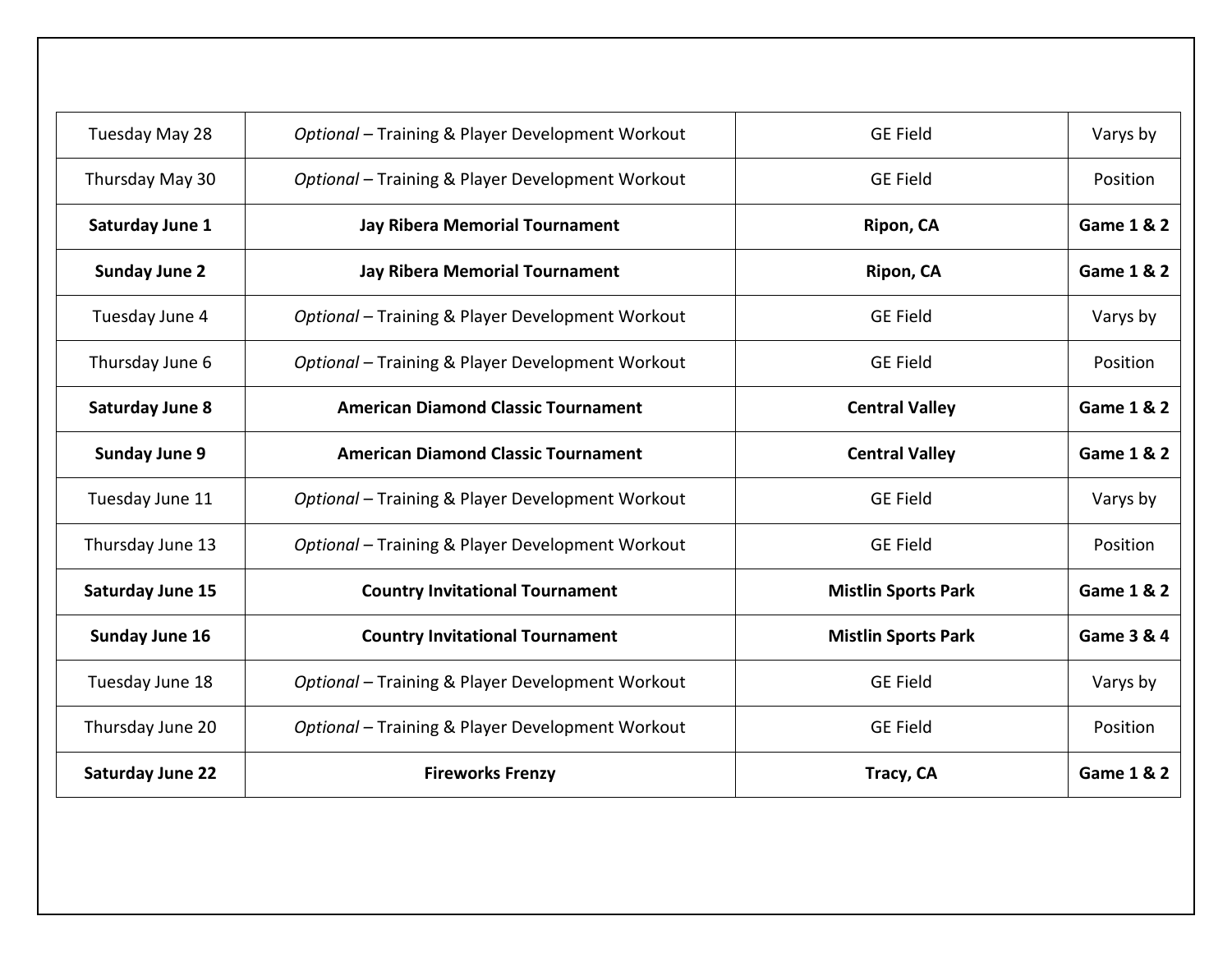| <b>Sunday June 23</b>                    | <b>Fireworks Frenzy</b>                              | Tracy, CA                             | <b>Game 1 &amp; 2</b> |
|------------------------------------------|------------------------------------------------------|---------------------------------------|-----------------------|
| Tuesday June 25                          | Optional - Training & Player Development Workout     | <b>GE Field</b>                       | Varys by              |
| Thursday June 27                         | Optional - Training & Player Development Workout     | <b>GE Field</b>                       | Position              |
| <b>Saturday June 29</b>                  | <b>4th of July Classic</b>                           | <b>Waterfront Park - Martinez, CA</b> | <b>Game 1 &amp; 2</b> |
| <b>Sunday June 30</b>                    | <b>4th of July Classic</b>                           | <b>Waterfront Park - Martinez, CA</b> | <b>Game 1 &amp; 2</b> |
| Monday July 1 to<br><b>Sunday July 7</b> | <b>Summer Break</b><br><b>Off Days</b>               |                                       |                       |
| Tuesday July 9                           | Optional - Training & Player Development Workout     | <b>GE Field</b>                       | Varys by              |
| Thursday July 11                         | Optional - Training & Player Development Workout     | <b>GE Field</b>                       | Position              |
| Saturday July 13                         | <b>Mid-Summer Classic Tournament</b>                 | <b>TBD</b>                            | <b>Game 1 &amp; 2</b> |
| Sunday July 14                           | <b>Mid-Summer Classic Tournament</b>                 | <b>TBD</b>                            | <b>Game 1 &amp; 2</b> |
| Tuesday July 16                          | Optional - Training & Player Development Workout     | <b>GE Field</b>                       | Varys by              |
| Thursday July 18                         | Optional - Training & Player Development Workout     | <b>GE Field</b>                       | Position              |
| <b>Saturday July 20</b>                  | <b>Mountain Classic or Central Valley Tournament</b> | <b>Tahoe or Ripon</b>                 | Game 1 & 2            |
| <b>Sunday July 21</b>                    | <b>Mountain Classic Tournament</b>                   | <b>TBD</b>                            | <b>Game 1 &amp; 2</b> |
| Tuesday July 23                          | Optional - Training & Player Development Workout     | <b>GE Field</b>                       | Varys by              |